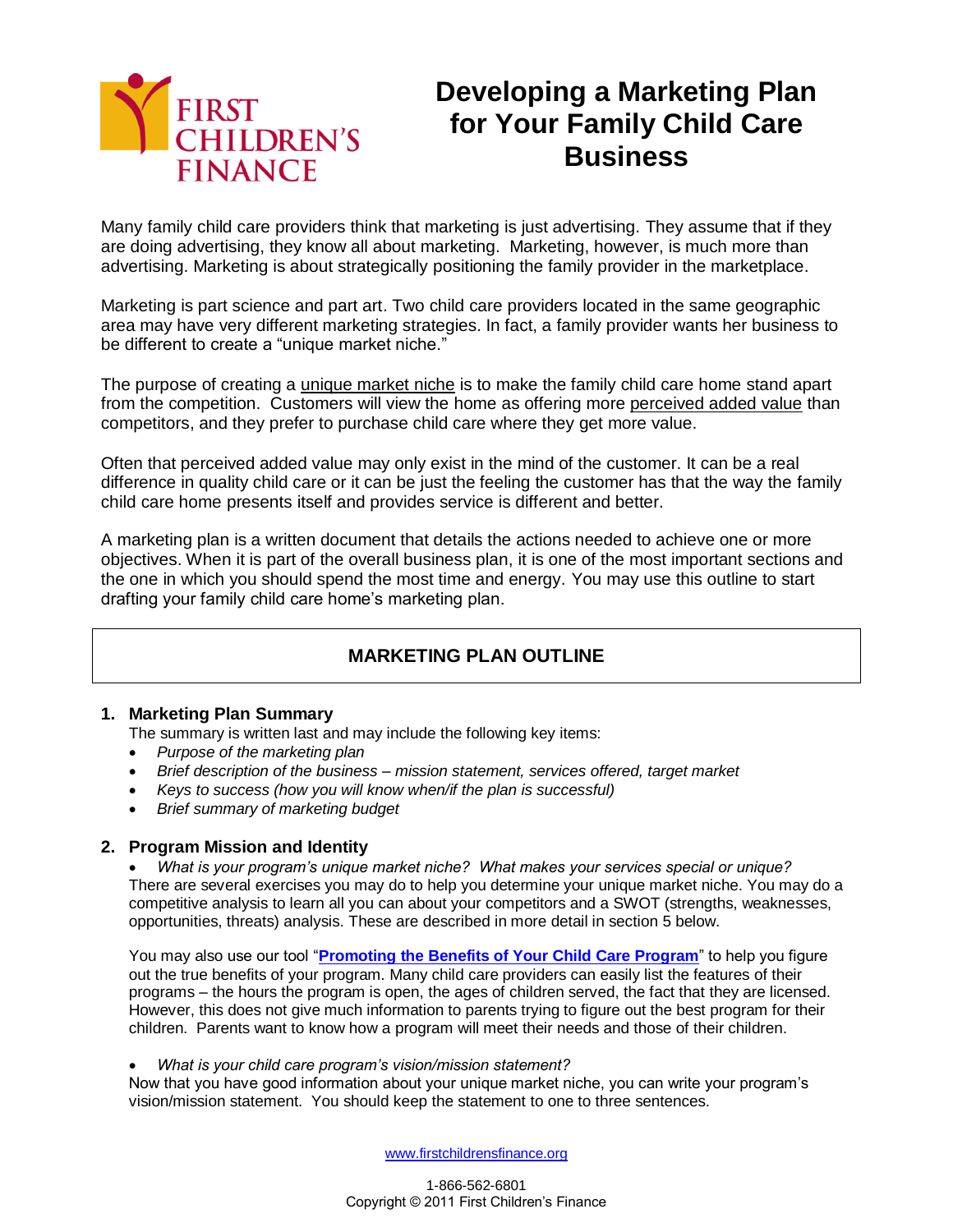## **3. Objectives of the Marketing Plan (Keys to Success)**

 *How will you know your plan is successful?* Some examples of statements of objectives include:

"I will reach and maintain enrollment at 90% of licensed capacity in six months."

"By the end of the year, private pay parents will represent at least 30% of my enrollment."

"In seven months, I will have a waiting list of at least half the size of my licensed capacity."

#### **4. Market Analysis**

 *What are trends in the child care industry, especially in your local region or area?* Your local or state child care resource and referral agency will probably be the best source of this information. Ask your local resource and referral agency the following questions: "What type of care is in greatest demand in my area? What may I change in my file that will attract more parents? What do you tell parents about what to look for in a child care provider? What ideas do you have that might help me attract more families to my program?"

### **5. Competitive Analysis**

*Who are your main competitors?*

Why is it important to know your competitors? Seeing what others are doing (both good and bad) can help you really figure out **your vision** for your child care business. Once you know your vision, it will be much easier to tell parents what **you** have to offer that's special, that's unique from all other providers. You can use our tool "**[Competitive Analysis: Who Are My Toughest Competitors?](http://www.firstchildrensfinance.org/businessresourcecenter/wp-content/blogs.dir/2/files/2010/09/Tool-Who-Are-My-Toughest-Competitors.doc)**" to help you with this.

*What are your strengths, weaknesses, opportunities and threats?*

You can do a SWOT Analysis of your center to help you position yourself ahead of competitors. SWOT stands for Strengths, Weaknesses, Opportunities and Threats. Strengths and weaknesses help you focus internally on how your program is doing. Threats and opportunities are external and focus on conditions in the real world. The SWOT analysis challenges you to see beyond the walls of your home to determine what opportunities are out there and how to capitalize on your strengths.

#### **6. Target Customers/Audience**

 *Who are your target customers – age, income, lifestyle, education level, and so on?* As you write this section, keep in mind the following questions: What is the income level of the families you are trying to attract (low-income, high-income, both)? From what geographic area will your customers come from? What are they currently using for child care? Can you offer them anything they are not getting now? How can you persuade them to bring their children to your family child care home? Exactly what services do you offer?

#### **7. Marketing Strategies**

- *Is your image consistent – from your business name and logo to the appearance of your home?*
- *Can you tell prospective parents the top two to three benefits of your program?*
- *Are your prices consistent with your benefits?*

You don't have to be the cheapest program in your area to be competitive, but you do have to show how your program adds value or benefits your parents.

- *What are your key messages?*
- *One key marketing strategy is to offer current parents an incentive to refer other families to your program. The incentive can be cash (\$50, \$100 or more) or free days of child care. Deliver the incentive after the new family has been with your program for at least a month.*

## **8. Action Plan and Budget**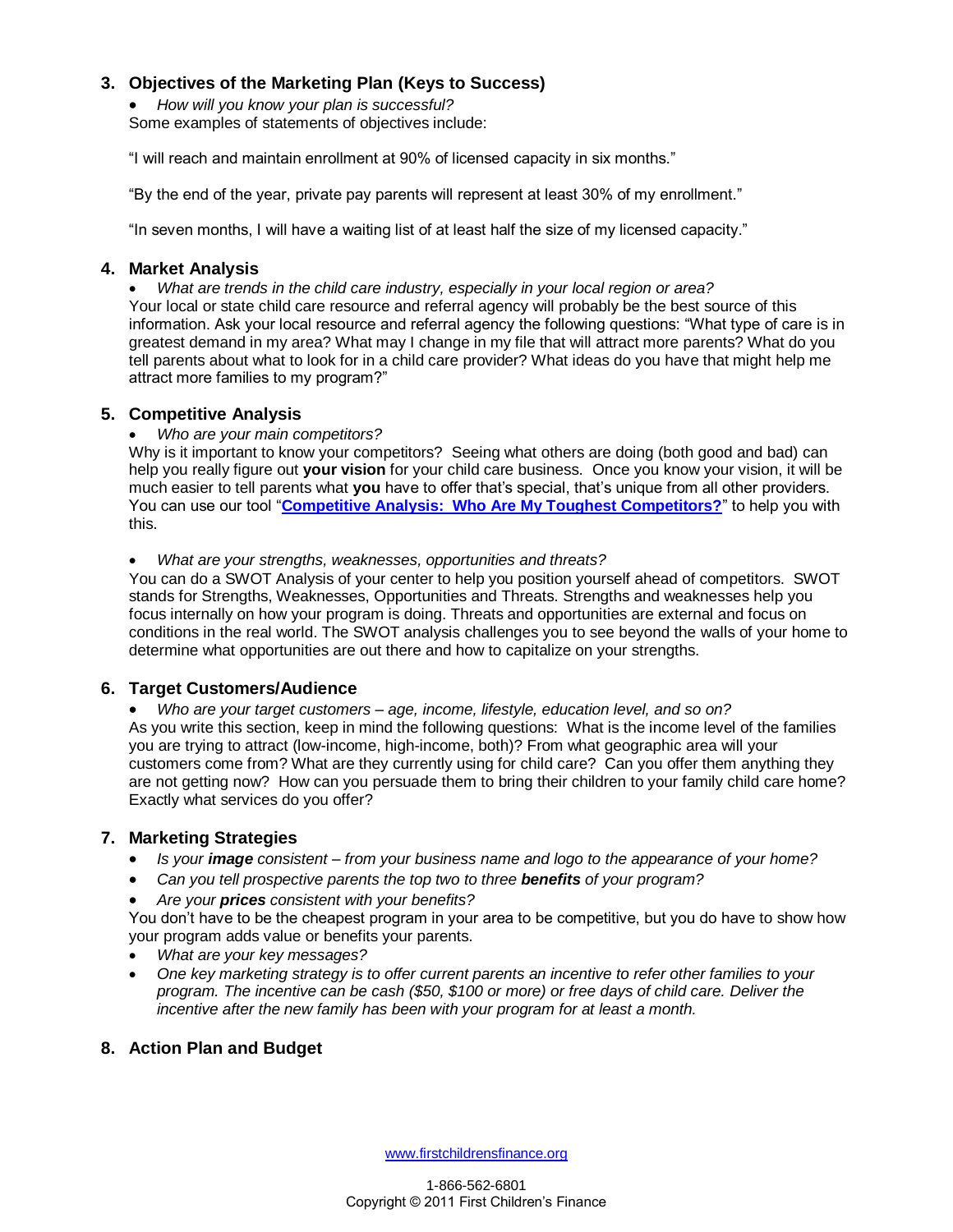

# **Marketing Plan of**

(Family Child Care Business Name)

## 1. Executive Summary

- Purpose of the marketing plan
- Brief description of the business mission statement, services offered, target market

<u> 1989 - Jan James James James James James James James James James James James James James James James James J</u>

<u> 1989 - Johann Stoff, deutscher Stoff, der Stoff, der Stoff, der Stoff, der Stoff, der Stoff, der Stoff, der S</u>

<u> 1989 - Johann John Stone, markin sanat masjid ayyı bir alan bir alan bir alan bir alan bir alan bir alan bir</u> <u> 1989 - Johann Harry Communication (b. 1989)</u>

<u> 1980 - Johann Barn, fransk politik (d. 1980)</u>

- Keys to success (how you will know when/if the plan is successful)
- Brief summary of marketing budget

#### 2. Program Mission and Identity

• What is your program's unique market niche? What makes your services special or unique?

• What is your child care program's vision/mission statement?

## 3. Objectives of the Marketing Plan (Keys to Success)

• How will you know your plan is successful?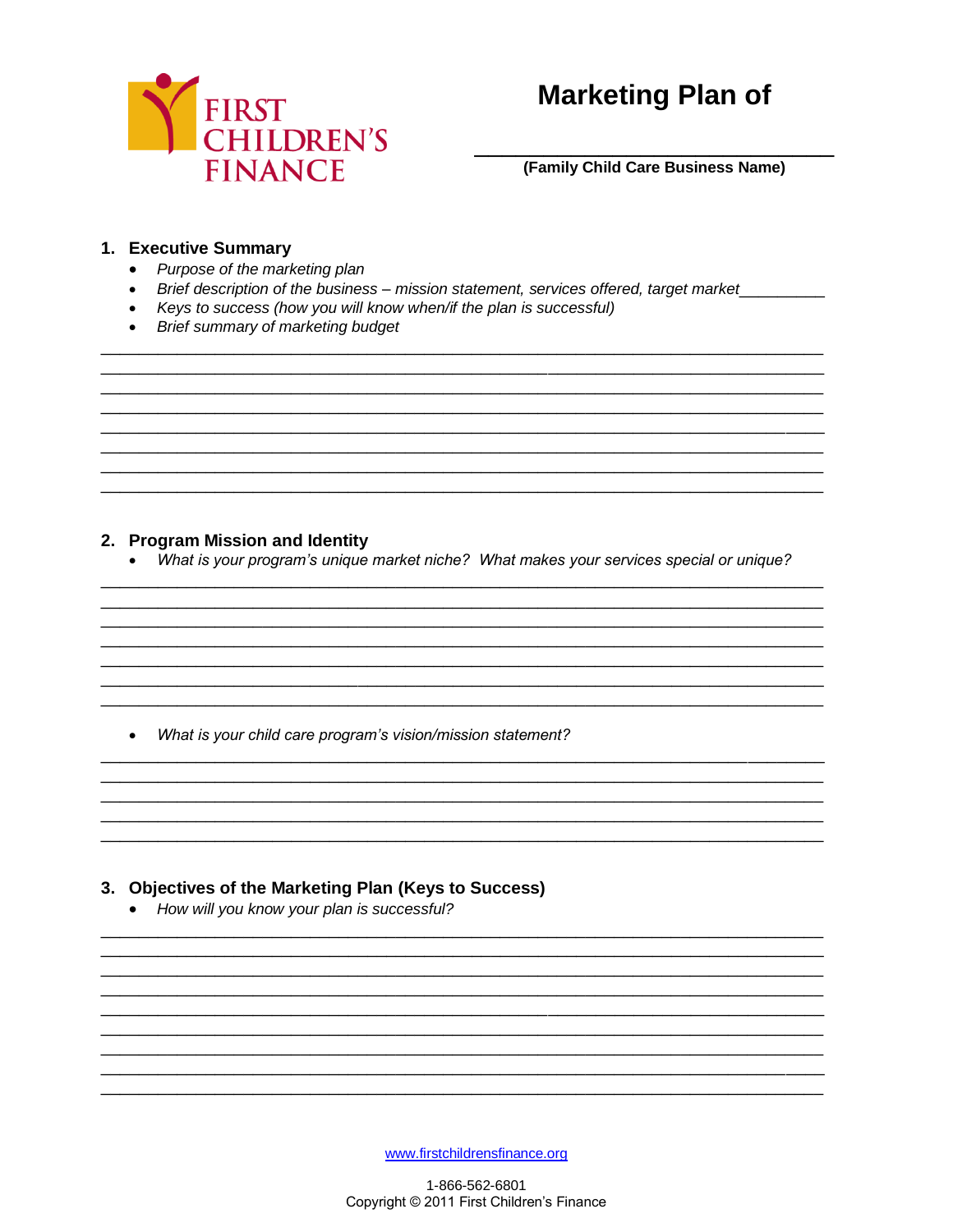#### 4. Market Analysis

• What are trends in the child care industry, especially in your local region or area?

#### 5. Competitive Analysis

• Who are your main competitors?

• What are your strengths, weaknesses, opportunities and threats?

### 6. Target Customers/Audience

• Who are your target customers - age, income, lifestyle, education level, and so on?

#### 7. Marketing Strategies

- Is your image consistent from your business name and logo to the appearance of your home?
- Can you tell prospective parents the top two to three benefits of your program?
- Are your prices consistent with your benefits?
- What are your key messages?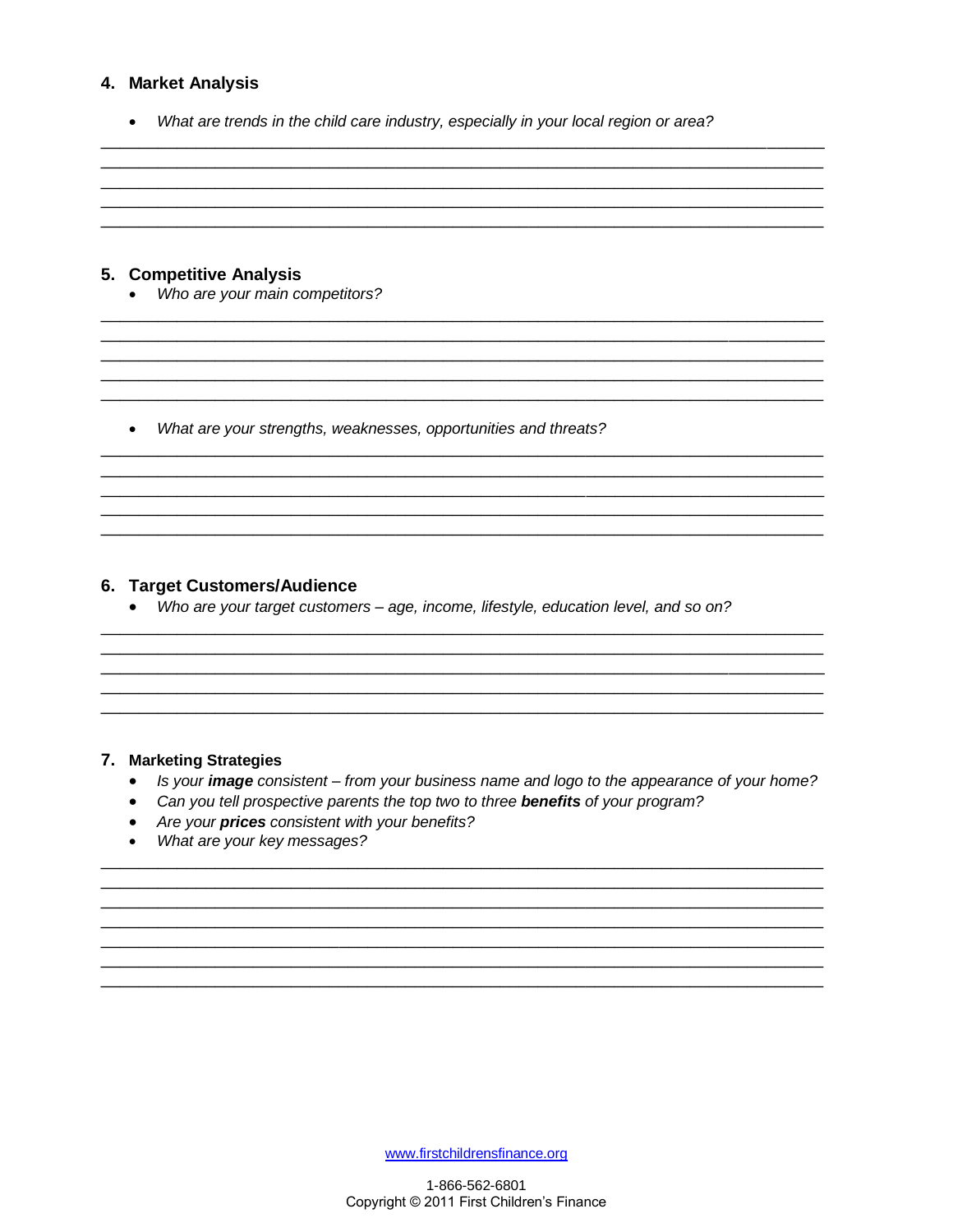

# **Marketing Action Plan and Budget**

## **8. Action Plan and Budget**

The sample Action Plan and Budget may give you ideas to develop your own Marketing Action Plan. Remember although every action takes time, not every action costs money. Use the blank template on the back to start your own Action Plan.

|                                                                                                                                                    | <b>Person</b>      |                   |               |
|----------------------------------------------------------------------------------------------------------------------------------------------------|--------------------|-------------------|---------------|
| <b>Action Step</b>                                                                                                                                 | <b>Responsible</b> | <b>Due Date</b>   | <b>Budget</b> |
| Review my recorded greeting to make sure that it is up-to-date and                                                                                 | Me                 | 1/31/XX           |               |
| provides the information I want to convey to parents. Update the                                                                                   |                    |                   |               |
| recorded message if necessary.                                                                                                                     |                    |                   | \$0.00        |
| Prepare a list of my program's top two to three benefits. Tape it up                                                                               | Me                 | 1/31/XX           |               |
| near every phone. Make sure every family member who answers                                                                                        |                    |                   | \$0.00        |
| the phone knows my program's benefits.                                                                                                             |                    |                   |               |
| Develop parent intake forms that track parent contact information,                                                                                 | Me                 | 1/31/XX           |               |
| ages of children, and how they learned about my business. Keep a                                                                                   |                    |                   |               |
| stack near every phone along with a pen or pencil.                                                                                                 |                    |                   | \$0.00        |
| Make sure that whoever in the family answers the phone does so                                                                                     | Me                 | $1/31/XX$ and     |               |
| politely. Train my family to always write down carefully and                                                                                       |                    | ongoing           |               |
| correctly the contact information for every parent that calls.                                                                                     |                    |                   | \$0.00        |
| Hire a graphic artist to develop a new, more appropriate logo for                                                                                  | Me                 | 3/31/XX           |               |
| my business and design new flyers and brochures.                                                                                                   |                    |                   | \$500.00      |
| Print 250 brochures and 500 flyers.                                                                                                                | Me & Kinko's       | 5/31/XX           |               |
|                                                                                                                                                    |                    |                   | \$550.00      |
| Update all policy and enrollment information to include new logo.                                                                                  | Me                 | 5/31/XX           |               |
|                                                                                                                                                    |                    |                   | \$100.00      |
| Place a 1/8 page ad in the "Shopper's Gazette" in May, August,                                                                                     | Me                 | $4/15$ , $7/15$ , |               |
| and September. (\$125 for each ad)                                                                                                                 |                    | 8/15/XX           | \$375.00      |
| Distribute flyer to all parents letting them know that we will offer                                                                               | Me                 | 1/31/XX           |               |
| them \$75 off their weekly fee if they refer a child to us that stays at                                                                           |                    |                   |               |
| least two months. (3 referrals for the year)                                                                                                       |                    |                   | \$225.00      |
| Hold a Halloween Open House. Hand out candy and a bookmark                                                                                         | Me, my husband and | 10/31/XX          |               |
| with my business's logo and contact information to all trick-or-                                                                                   | kids               |                   |               |
| treaters who come to my house. Invite parents of small children to                                                                                 |                    |                   |               |
| come in and see my child care program. Have flyers and business                                                                                    |                    |                   |               |
| cards handy. Make sure children's art projects are visible. Cost of                                                                                |                    |                   |               |
| candy (\$25). Cost of 100 bookmarks (\$150). Make sure house is                                                                                    |                    |                   |               |
| clean and well organized.                                                                                                                          | Me                 | 11/15/XX          | \$175.00      |
| Send a letter to past parents offering them a \$50 finder's fee for any<br>child they refer to us that stays at least two months. (3 referrals for |                    |                   |               |
| the year)                                                                                                                                          |                    |                   | \$150.00      |
| Research cost and time involved in setting up our own website.                                                                                     | Me                 | 12/15/XX          |               |
|                                                                                                                                                    |                    |                   |               |
| <b>Total Budget</b>                                                                                                                                |                    |                   | \$2,075.00    |